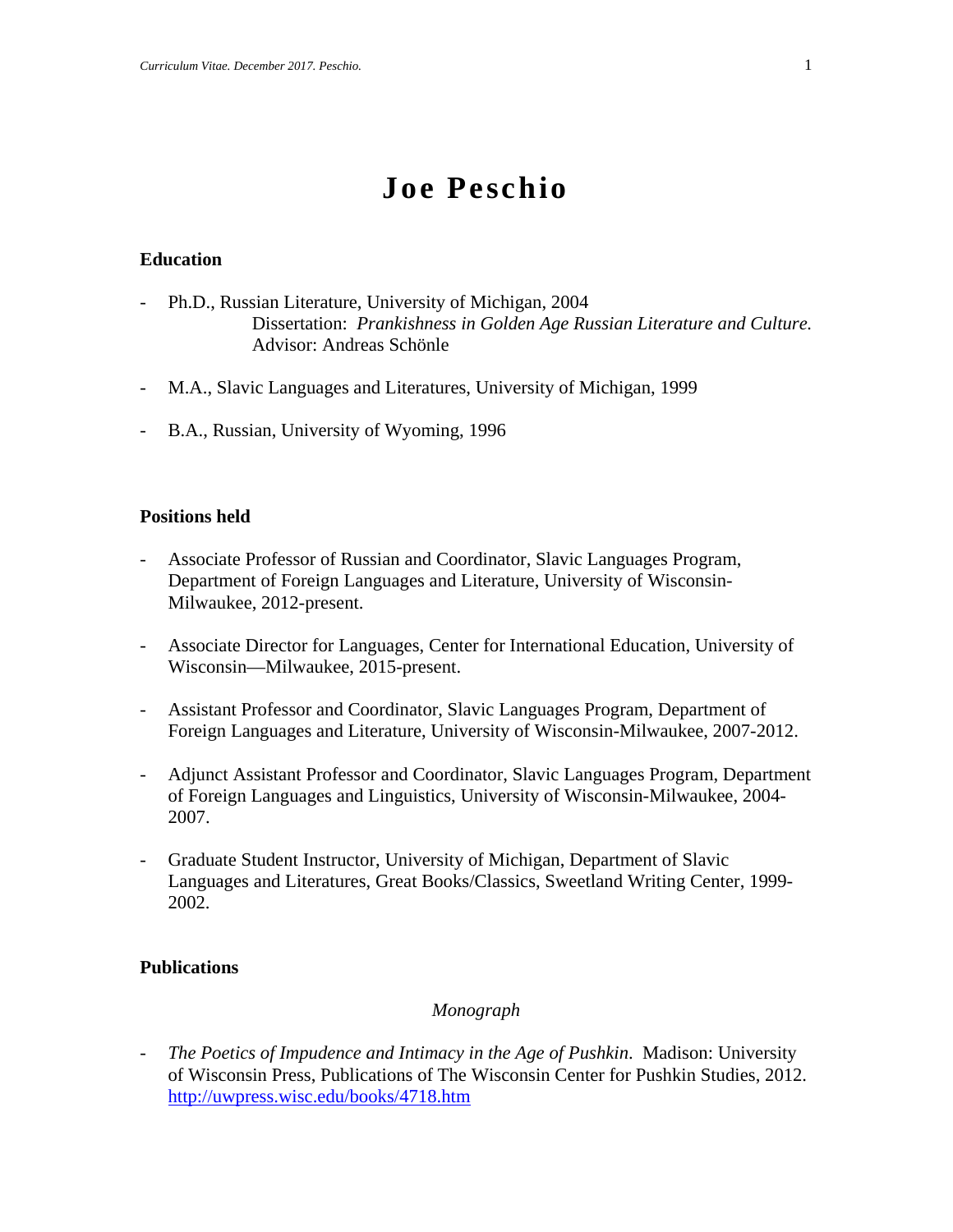- Finalist for the AATSEEL Prize for the Best Book in Literary/Cultural Studies, 2013
- Reviewed: *Kritika: Explorations in Russian and Eurasian History* 17.1 (2016): 193-204; *SEEJ* 58.2 (2014), 325-26; *Russian Review* 73.3 (2014), 467-68; *Modern Language Review* 109.2 (2014), 585; *Slavonica* 19.2 (2013), 148-49; *Choice Recommended Title* (2013); *Canadian Slavonic Papers* 56.1-2 (2014), 171-72; *Canadian-American Slavic Studies* 49 (2015), 40-42; *Slavic Review* 74.3 (2015), 668-69.

## *Edited volume*

[with D. Ioffe, M. Levitt, I. Pil'shchikov] *A/Z: Essays in Honor of Alexander Zholkovsky*. Boston: Academic Studies Press, in press. (41 articles, 702 pp. [proofs])

### *Articles*

- "Дружба и любовь у Аркадия Родзянки: Новые тексты из архива А.С. Норова." *Vremennik Pushkinskoi komissii* 33 (2018), in press.
- "Жалоба Валериана Олина: Материалы из архива Санкт-Петербургского Цензурного Комитета с комментариями" ["Valerian Olin's Complaint: Materials from the Archive of the St. Petersburg Censorship Committee, with Commentary"]. In: Mikhail Trunin and Nikolai Poseliagin (eds.), *Zbornik Matice Srpske za Slavistiku*  92 (2018), 349-67.
- [with D. Ioffe, M. Levitt, I. Pil'shchikov] "Александр Жолковский: От жизни логоса к логосу жизни." In: D. Ioffe, M. Levitt, J. Peschio, I. Pilshchikov (eds.), *A/Z: Essays in Honor of Alexander Zholkovsky*. (Boston: Academic Studies Press), xiv-xxvii.
- [with D. Ioffe, M. Levitt, I. Pil'shchikov] "Alexander Zholkovsky: From the Life of Meaning to the Meaning of Life." In: D. Ioffe, M. Levitt, J. Peschio, I. Pilshchikov (eds.), *A/Z: Essays in Honor of Alexander Zholkovsky*. (Boston: Academic Studies Press), xxviii-xl.
- "Lighting The Green Lamp: Unpublished and Unknown Poems." In: Alyssa Gillespie (ed.), *Taboo Pushkin: Texts, Topics, Interpretations*. (Madison: University of Wisconsin Press, Publications of The Wisconsin Center for Pushkin Studies, 2012), 84-111.
- [with I. Pil'shchikov] "Стихотворные тексты из архива общества «Зеленая лампа»" ["Verse Texts from the Archive of The Green Lamp Society,"]. *Pushkin Review* 15 (2012): 53-96. Open-access digital reprint: pushkiniana.org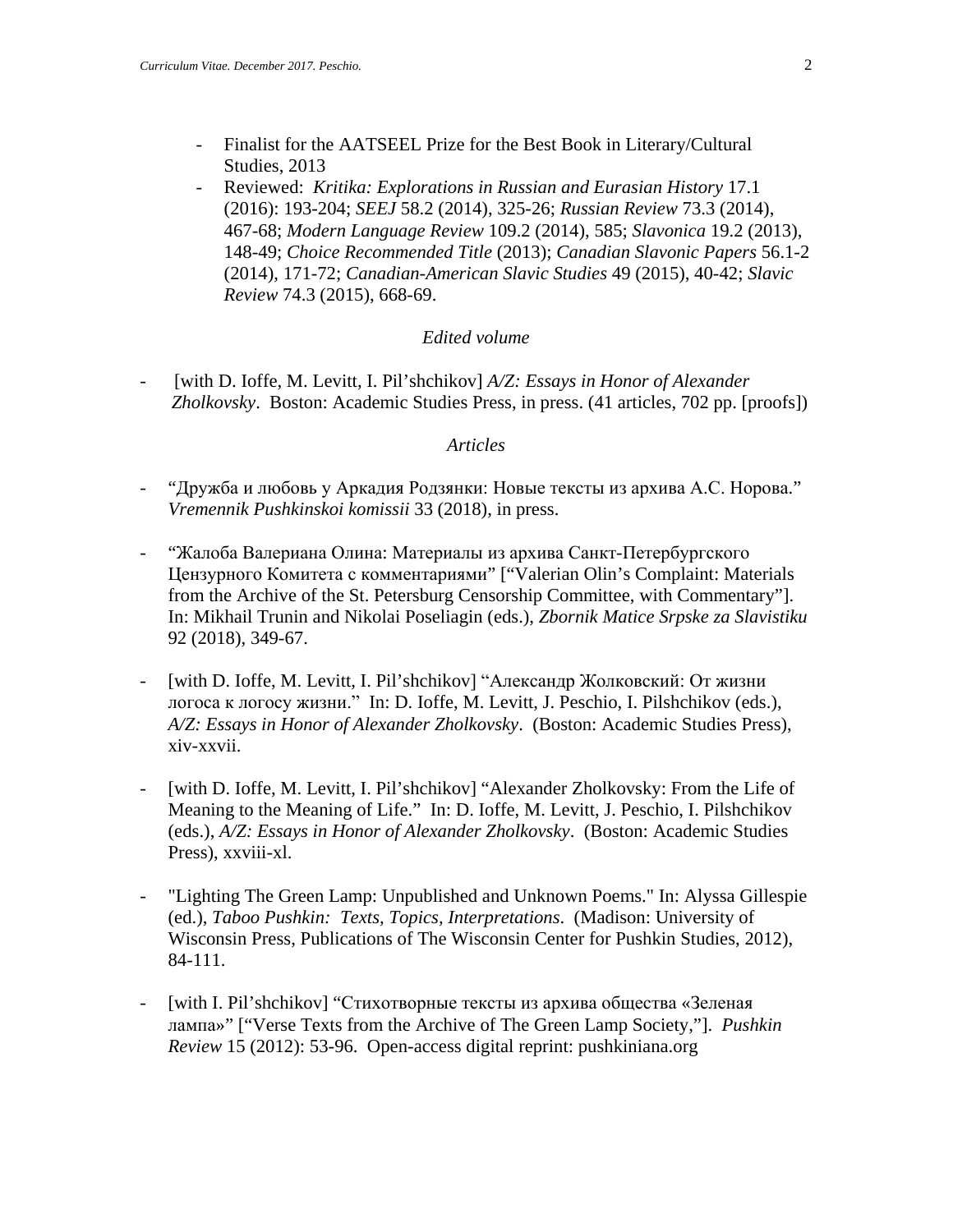- [with I. Pil'shchikov] "The Proliferation of Elite Readerships and Circle Poetics in Pushkin and Baratynskii (1820s – 1830s)." In: Miranda Remnek (ed.), *The Space of the Book: Print Culture in the Russian Social Imagination*. (Toronto: University of Toronto Press, 2011), 82-107.
- [with I. Pil'shchikov and K. Vigurskii] "Academic Digital Libraries Russian Style: An Introduction to *The Fundamental Digital Library of Russian Literature and Folklore*." *Slavic and East European Information Resources*, 6.2/3 (2005): 45-63. (Republished in: M. Neubert (ed.), *Virtual Slavica: Digital Archives, Digital Libraries*. (Binghamton: Haworth Press, 2006), 47-55.)
- "Once More about Arkadii Rodzianko and Pushkin," *Pushkin Review* 8/9 (2005-6): 77-92.

## *Book Series*

- Founder and Series Editor, *The Unknown Nineteenth Century*. Academic Studies Press (Boston).
	- Titles:
	- o Lewis Bagby, *First Words: On Dostoevsky's Introductions*, 2015.
	- o Ian Helfant, *That Savage Gaze: Wolves in Nineteenth-century Russian Literature and Culture*, in press.
	- o Marcia Morris, *Writing the Time of Troubles: False Dmitry in Russian Literature*, in press.

## *Book Reviews, Review Articles, and Notes*

- Review of *A Convenient Territory: Russian Literature at the Edge of Modernity.*  (ed., John M. Kopper and Michael Wachtel). *Russian Language Journal*, forthcoming.
- Review of Mariana Tax Choldin's *Garden of Broken Statues: Exploring Censorship in Russia*. *Russian Review* 76.2 (2017): 392-93.
- Review of Andrei Zorin, *By Fables Alone: Literature and State Ideology in Late-Eighteenth – Early-Nineteenth Century Russia* (trans. Marcus C. Levitt). *Russian Review* 74.3 (2015): 502-503.
- Review of Liubov Krichevskaya, *No Good without Reward: Selected Writings. A Bilingual Edition* (ed. and trans. Brian Baer). *Slavic and East European Journal* 57.3 (2013): 191-93.
- Review essay on Elizabeth Cheresh-Allen's *A Fallen Idol is Still a God: Lermontov and the Quandaries of Cultural Transition* and David Powelstock's *Becoming*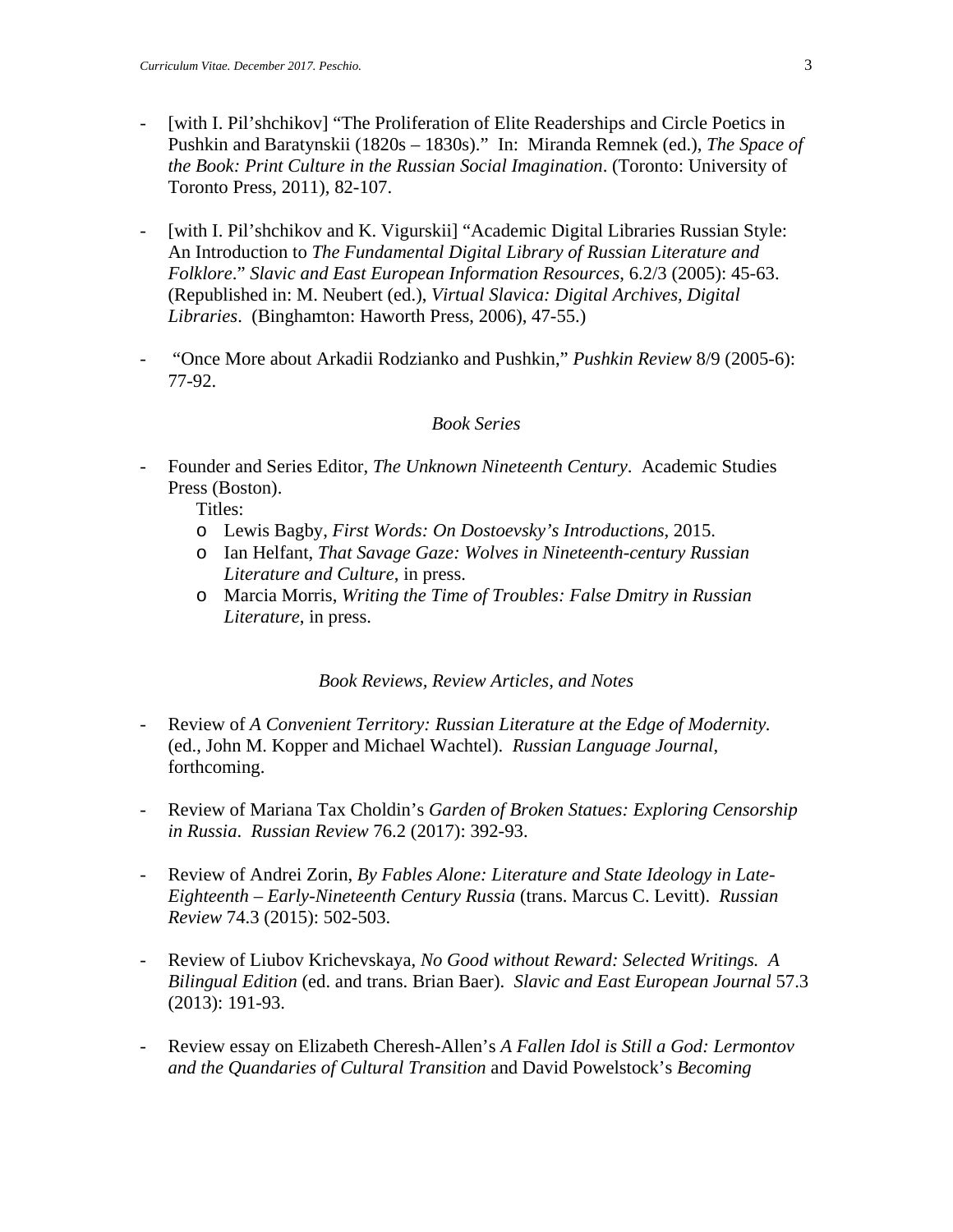*Mikhail Lermontov: The Ironies of Romantic Individualism in Nicholas I's Russia*. *European Romantic Review* 20.1 (2009): 124-30.

- [with B. Horowitz] Conference proceedings: *Alexander Pushkin and Russian National Identity: Taboo Texts, Topics, Interpretations*, University of Notre Dame, 9- 11 January, 2009. *Pushkin Review* 11 (2008): 181-83.
- Review of N. Rzhevsky, *An Anthology of Russian Literature from Earliest Writings to Modern Fiction*. *Slavic and East European Journal* 50.2 (2006): 319-21.
- "Социологическое воображение в современном англоязычном литературоведении" ["The Sociological Imagination in Contemporary Englishlanguage Literary Scholarship,"] *Novoe literaturnoe obozrenie* 58 (2002): 334-40.
- "Кратко о революции этого года: когнитивный подход приходит в литературоведение" ["A Note on this Year's Revolution: The Cognitive Approach Comes to Literary Scholarship,"] *Novoe literaturnoe obozrenie* 58 (2002): 340-44.

## *Selected Scholarly Translations*

- I.A. Pil'shchikov, "Avant-Gardism of the Classics and Classicality of the Avant-Garde: Communication Strategies of Moscow Conceptualism in the Context of the Evolution of Styles in Russian Poetry from the Eighteenth to the Twentieth Century." *Russian Literature* LXIX, II/III/IV (2011), 383-92.
- I.A. Pil'shchikov, "Summary." In: M.I. Šapir, *Stat'i o Pushkine* (Moscow: Iazyki slaviansikh kul'tur, 2009), 392-97.
- Translations of abstracts for *Philologica: Bilingual Journal of Russian and Theoretical Philology* 8.19/20 (2003/2005) by M. Schruba, N.V. Percov and I.A. Pil'ščikov, M.I. Šapir, A.A. Dobricyn, I.G. Dobrodomov, A.I. Feduta, O.B. Zaslavskij, I.A. Pil'ščikov and M.I. Šapir, Dennis Ioffe. 16 pages / 5000 words total.
- V.G. Belinskii, "A Review of Lermontov's *Hero of Our Time*." In: L. Bagby (ed.), *Lermontov's A Hero of Our Time. A Critical Companion*. (Evanston: Northwestern University Press, 2002), 28-46.

#### **Selected presentations**

- "The Western Canon of The Green Lamp." AATSEEL Conference, 2017. (Panel organizer, "Western Models in Early Nineteenth-Century Russian Literature")
- Discussant, "Pushkin in the 1830s." ASEEES Conference, 2016.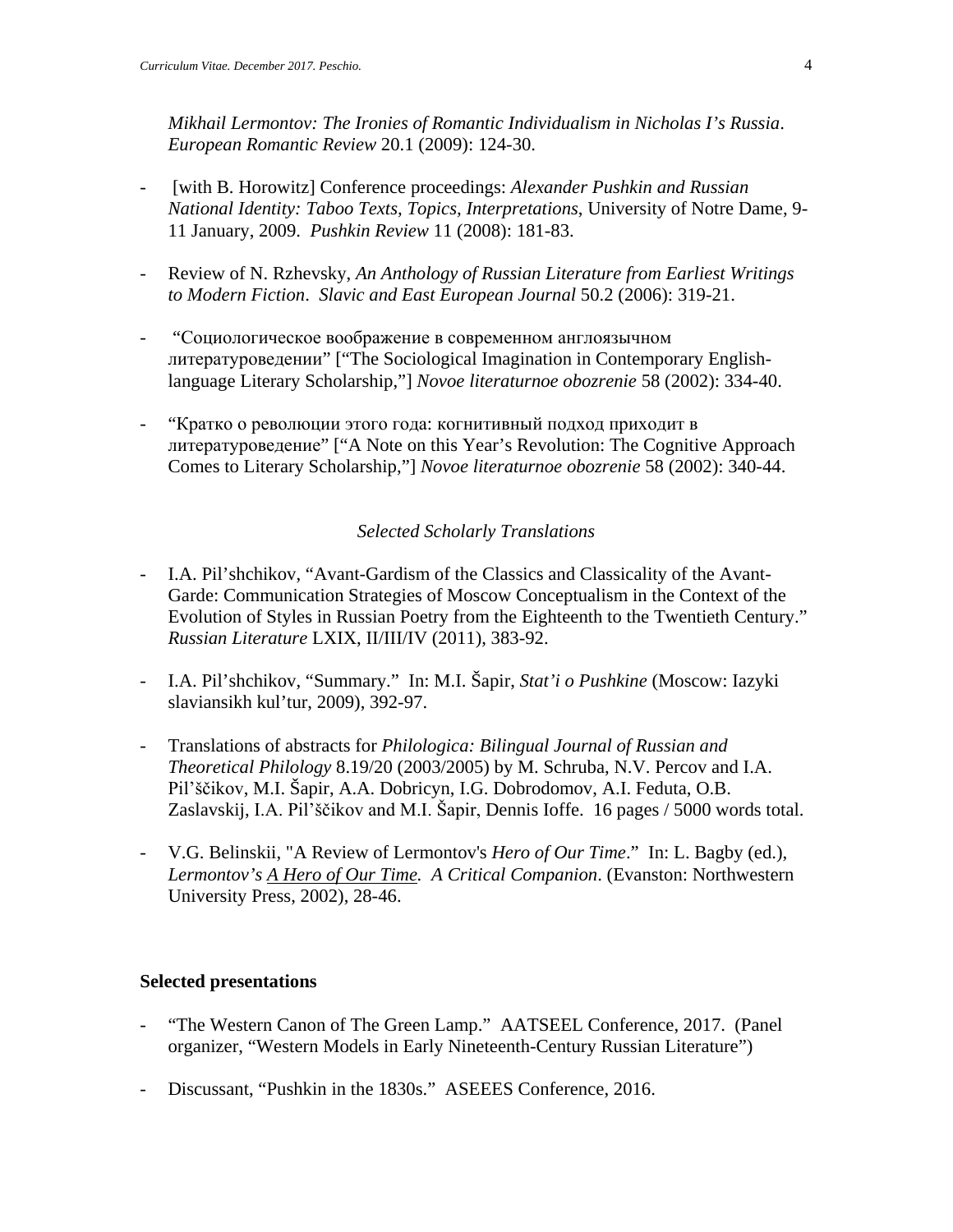- "Olin's Complaint or, How Heavenly Smiles Were Banished from Russian Poetry." Russian History *Kruzhok*, University of Pennsylvania, March, 2016.
- "The Madness to the Methods of the Saint Petersburg Censorship Committee." Bowdoin College, November, 2015.
- Discussant, "Facts and Literary Myths in Mapping the Russian Empire." ASEEES Conference, 2015.
- "Battling the St. Petersburg Censorship Committee: Viazemskii's and Olin's Disputes of 1823." ASEEES Conference, 2014. (Panel organizer, "Russian Literary Censorship in the  $19<sup>th</sup>$  Century")
- "Why Does Pushkin Allude to Secret Texts: From the History of Circle Poetics." AATSEEL Conference, 2014.
- "Barkoviana, Pushkiniana, and Pseudopushkiniana." ASEEES Conference, 2013.
- "The Poetics of Impudence and Intimacy in the Age of Pushkin." CREECA, University of Wisconsin—Madison, April, 2013.
- "Uncovering the Poetry of The Green Lamp." Paper presented at a conference entitled "Alexander Pushkin and Russian National Identity: Taboo Texts, Topics, Interpretations," University of Notre Dame, January, 2009.
- "'Ten' Barkova' and the Struggle for Pushkin's 'Morality' in Today's Russia." AAASS Conference, 2007.
- "Reconstructing Shock Value in Pushkin: A Historical-Sociopragmatic Approach." University of Montana, March, 2007.
- "Russian Poetry." North Shore Public Library, Milwaukee, October, 2005.
- "Once More about Rodzianko, Pushkin, and The Green Lamp." AATSEEL Conference, 2005.
- "The Green Lamp and the Mystery of Del'vig's 'Fanni'." AATSEEL Conference, 2003
- "Rodzianko's 'K Ligurinusu' and The Green Lamp." Michigan Slavic Symposium, University of Michigan, 2003.
- "Prince of Knaves or, Rascality in 'Ruslan and Liudmila'." Northeastern Union of Graduate Slavists Annual Conference, Brown University, 2002.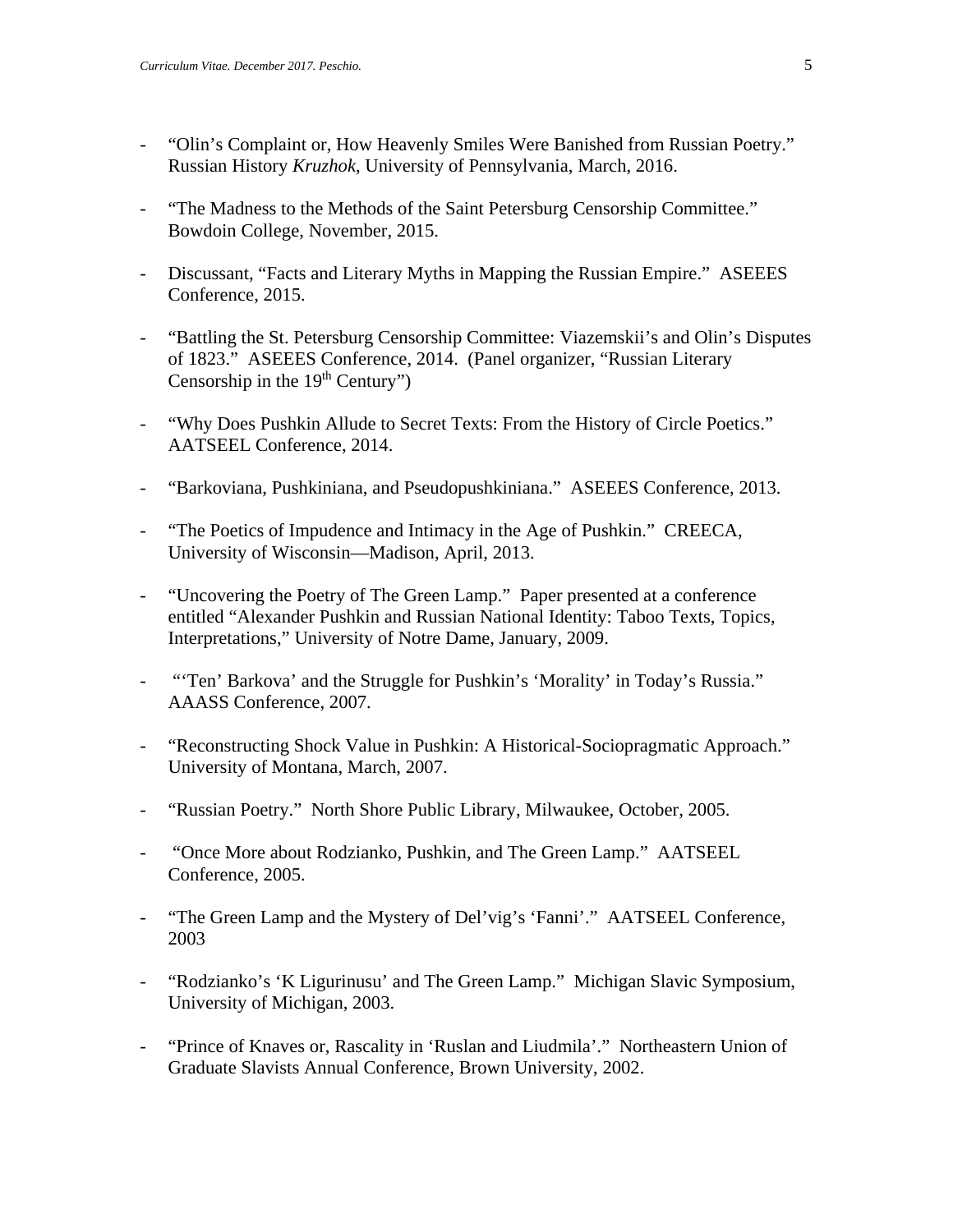- "Arzamas and the Subversion of Parody." AAASS Conference, 2002.
- "Politeness and Its Excrements in the Epistolary Discourse of Arzamas." Michigan Slavic Symposium, University of Michigan, 2001.
- "Documentation and Russianness in Danilo Kiš's *A Tomb for Boris Davidovich*." Northeastern Union of Graduate Slavists Annual Conference, Yale University, 2001.
- "Pushkin's Garden Sign." University of Michigan Ohio State University Slavic Conference, University of Michigan, 1999.
- "A Reconsideration of Parodic Function in Barkov's Odes." AATSEEL Conference, 1998.

#### **Courses Taught**

*Russian Language:* First year; Second year; Third year; Fourth year; Russian Composition for Native Speakers; topics courses for advanced and heritage students ("Women in Russian literature and film," "Russian Cinema," "Reading Russian Literature," "Unpredictable history"); independent studies (Early 19<sup>th</sup>-century Russian Prose; Rousseau and Tolstoy; Language of Pushkin; Language of Tolstoy; Verbs; Verbs of Motion; History of Russian; Participles and Verbal Adverbs;  $R\rightarrow E$  Translation: news media, Lidiia Ginzburg, policy documents, business documents)

# *Russian Literature*

*and Culture:* 19th-century Russian Literature in Translation; *War & Peace;*  Short Story Masterpieces; Chekhov; Slavery, Empire, and Revolution in Russian Literature; Russian Life and Culture (online and F2F); Tolstoy and Dostoevsky; Dreams and Hallucinations in Russian Literature; *War & Peace* and *Dr. Zhivago*; Russia in Transition: Media and Values (Senior Seminar); Contemporary Russian Cinema (Freshman Seminar); Contemporary Russian Culture (Freshman Seminar); Survey of Russian Literature in Translation 1820-1880; Russia Today; Everyday Life and the Russian Imagination; independent studies (science fiction; Novels of Tolstoy and Dostoevsky; *Eugene Onegin*; Hunting Traditions in Russian Literature; Russian Fiction 1820-60; Dostoevsky and Philosophy; Military Terminology in Pushkin, Lermontov, and Tolstoy; Contemporary Russian Women's Writing; Tolstoy's *War and Peace*; Tolstoy's Late Period; Chekhov; Early Post-Soviet Representations of Afghan War Veterans; Linguo-Cultural Dynamics of the Russian Diaspora in Estonia)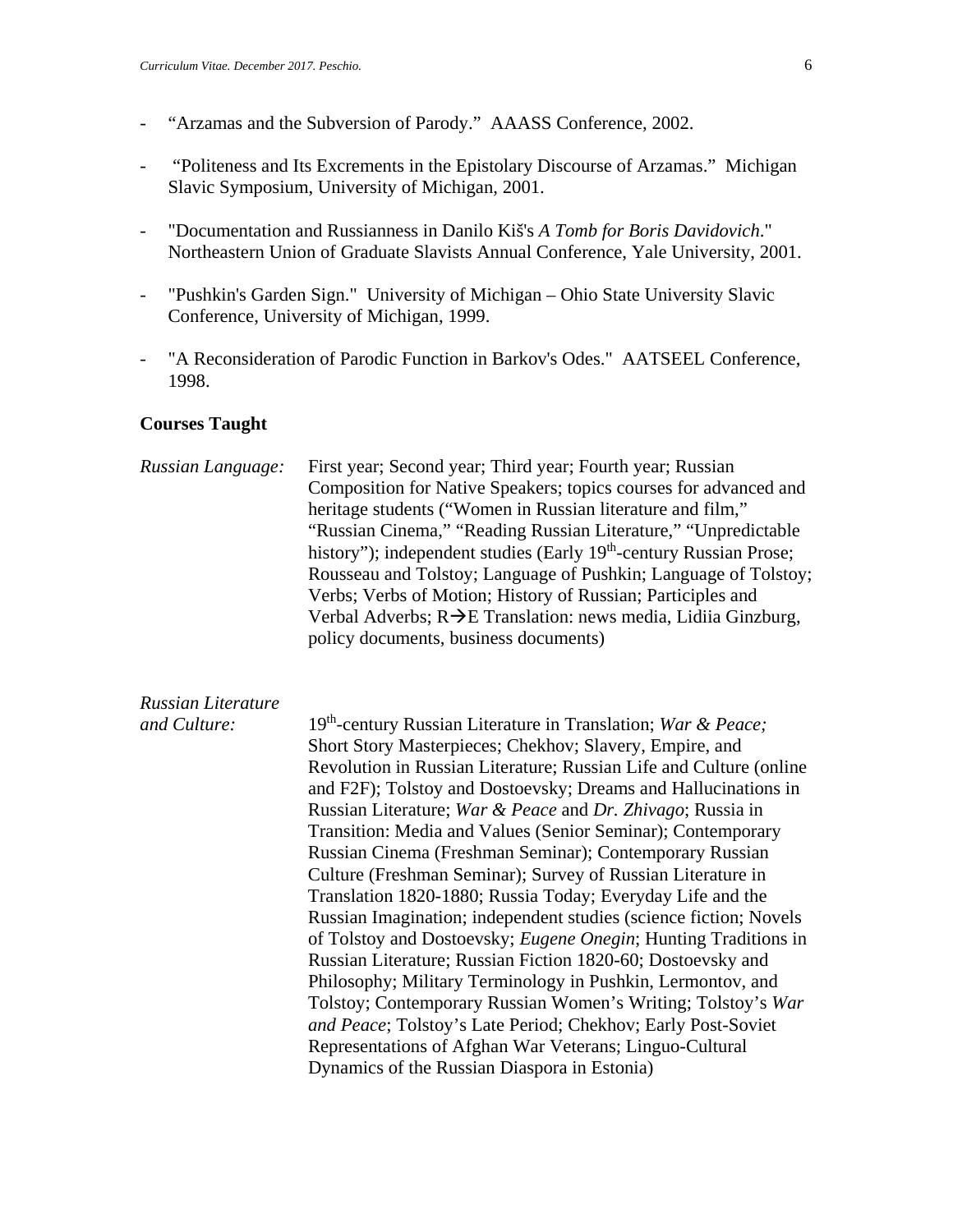*Other:* Internships; Study abroad; Great Books (Ancient Greek Literature)

## **Grants, Fellowships, Honors**

- *UWM Humanities Scholarly Activity Fund*, 2017. Award: \$2,500.
- *National Endowment for the Humanities Summer Stipend*, 2016. Award: \$6,000
- *Robert A. Jones Award for Research in the Humanities*, University of Wisconsin-Milwaukee, 2015. Award: \$1,500
- Finalist, *AATSEEL Prize for Best Book in Literary/Cultural Studies*, 2014.
- *University Guest (Külalisprofessor)*, Tallinna Ülikool, Estonia, 2013.
- *University of Wisconsin – Milwaukee Graduate School Research Committee Award*, Milwaukee, St. Petersburg and Moscow, 2012-13. Project title: "Russian Literary Censorship 1801-28: Preliminary Analysis of Russian Archival Holdings." Award: \$13,700
- *National Endowment for the Humanities Collaborative Research Fellowship*, Milwaukee and St. Petersburg, 2011. Project title: "Lighting the Green Lamp." Award: \$25,000
- *University of Wisconsin – Milwaukee Graduate School Research Committee Award*, St. Petersburg and Moscow, 2008. Project title: "The Green Lamp." Award: \$10,000
- *ACLS/CLIR Postdoctoral Fellowship in Slavic Digital Humanities* (declined), 2004. Award: \$40,000
- *Predoctoral Fellow*, Rackham School of Graduate Studies, University of Michigan, 2003-2004.
- *Fulbright-Hays Dissertation Research Abroad Fellow,* Moscow and St. Petersburg, 2002-2003.
- *Outstanding Graduate Student Instructor*, Rackham School of Graduate Studies, University of Michigan, 2002.
- *Outstanding Graduate Student Instructor*, Department of Slavic Languages and Literatures, University of Michigan, 2002.
- *ACTR Title VIII Research Scholar,* Moscow and St. Petersburg, 2002.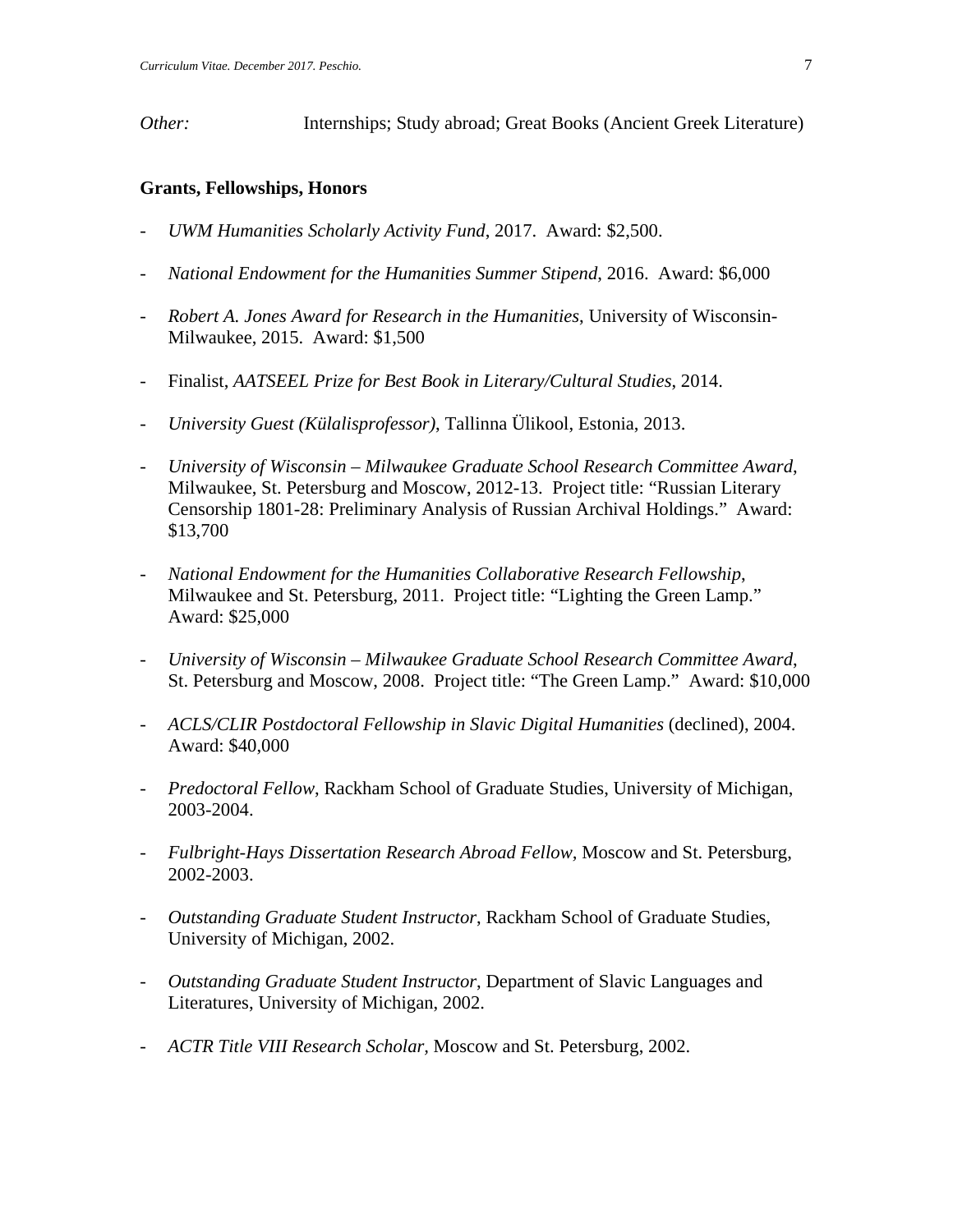- Best paper prize and travel grant for "Prince of Knaves or, Rascality in 'Ruslan and Liudmila'." Northeastern Union of Graduate Slavists Annual Conference, Brown University, 2002.
- *University of Michigan CREES Graduate Research and Internship Fellow*, Moscow, 2001.
- *Summer FLAS Fellow*, Zagreb, 2000.
- *University of Michigan International Institute Predissertation Grant*, Moscow and St. Petersburg, 1999.
- *University of Michigan Regents' Fellow*, University of Michigan, 1997- 1999.

## **Service**

(\* indicates faculty governance posts, + indicates administrative appointments)

## *Department*

- + Coordinator, Slavic Languages Program, Department of Foreign Languages and Literature, University of Wisconsin—Milwaukee, 2004-present
- \* Member, Executive Committee, Department of Foreign Languages and Literature, University of Wisconsin—Milwaukee, 2012-present
- \* Member, Executive Committee, Department of Translation and Interpreting Studies, University of Wisconsin—Milwaukee, 2013-present
- Assessment Subcommittee, Department of Foreign Languages and Literature, University of Wisconsin—Milwaukee, (Chair, 2010-11, 2014-15; member, 2009 present)

## *University*

- + Associate Director for Languages, Center for International Education, University of Wisconsin—Milwaukee, 2015-present
- \* Member, International Committee, University of Wisconsin—Milwaukee, 2016 present
- \* Member, Executive Committee of the Arts and Humanities Division (tenure and promotion committee), University of Wisconsin—Milwaukee, 2014-present
- \* Russian and East European Studies Certificate Program Advisory Committee, University of Wisconsin—Milwaukee (Chair, 2006-2013; member, 2006-present)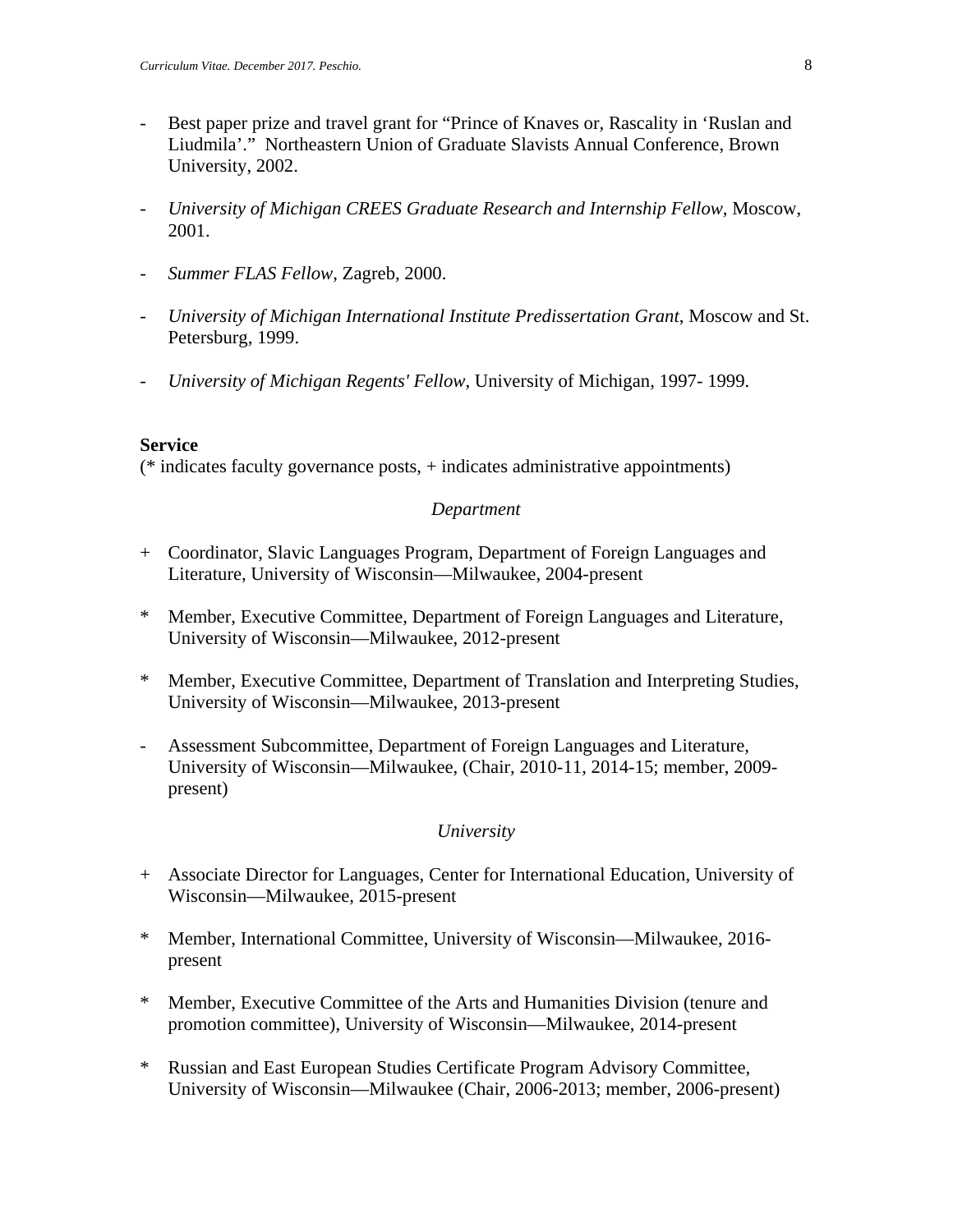- \* Member, International Council, University of Wisconsin-Milwaukee, 2012-2014
- \* Member, Working Group on Language Program Restructuring, College of Letters and Science, University of Wisconsin—Milwaukee, 2012-2013
- \* Member, Overseas Programs and Partnerships Advisory Committee, University of Wisconsin—Milwaukee, 2011-2016
- \* Member, International Studies Program Steering Committee, University of Wisconsin—Milwaukee, 2010 – present
- \* Member, Coordinating Committee of the MA in Language, Literature, and Translation Program, University of Wisconsin—Milwaukee, 2009-2011
- Member, Foreign Language Advisory Group, College of Letters and Science, University of Wisconsin—Milwaukee, 2009-2012
- Member, Certificate Program Committee, University of Wisconsin—Milwaukee, 2006-2011
- Russian, Ukrainian and Bosnian/Croatian/Serbian GER and proficiency testing, University of Wisconsin—Milwaukee, 2004-present
- Ad hoc advising for current and prospective students from the Former Soviet Union, University of Wisconsin—Milwaukee, 2004-present

## *Profession*

- English-language Editor and US representative, *The Fundamental Digital Library of Russian Literature and Folklore* (http://feb-web.ru), 2003-2015
- Member, Editorial Advisory Board, *Pushkin Review/Пушкинский вестник* (pushkiniana.org), 2012-present
- Member, Editorial Staff (Редакция), *Philologica: Bilingual Journal of Russian and Theoretical Philology* (www.rvb.ru/philologica), 2008-present
- Manuscript reviewer: University of Wisconsin Press, *Pushkin Review/Пушкинский вестник*, *Slavic Review*, *Clothing Cultures*
- Panel organizer: "Western Models in Early Nineteenth-Century Russian Literature," AATSEEL Conference, 2017